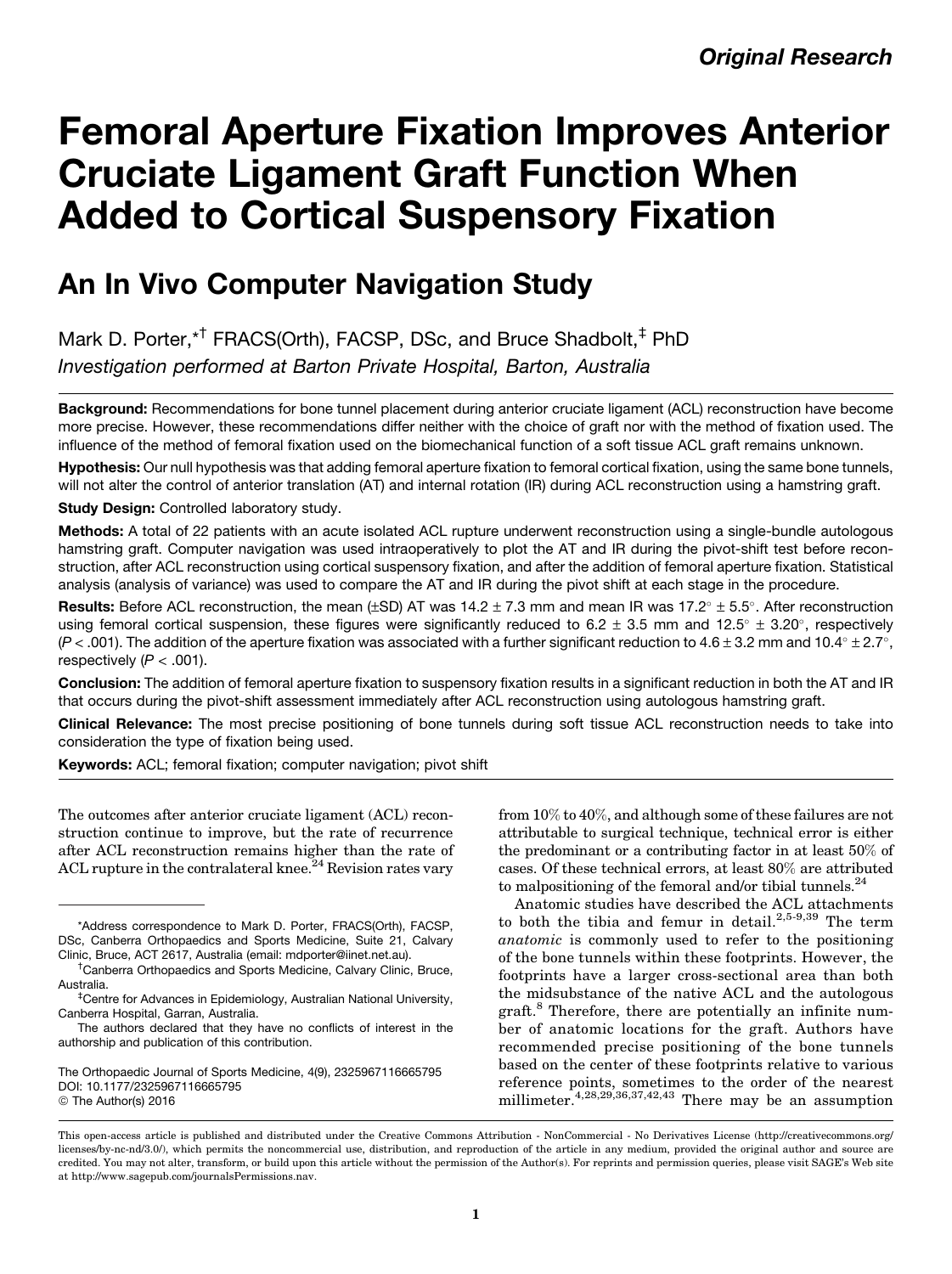that the center of the aperture will represent the location of the central and most functionally important fibers in the ACL graft. However, when a soft tissue ACL graft is used with femoral cortical fixation, the graft becomes concentrated eccentrically within the bone aperture in the direction in which the graft is pulled.<sup>18</sup> If the graft is fixed with an interference screw, this results in the graft being secured at the articular aperture of the tunnel and it is pushed eccentrically away from the center of the aperture. The direction in which the graft moves will depend on where the screw is positioned relative to the graft. The effect that this movement of the graft within the tunnel has on the function of the graft remains unknown.

The best accepted clinical measure of functional instability is the pivot-shift test, and its execution has been well described.<sup>22,26,38</sup> Unlike instrumented testing of knee laxity and the Lachman test, the severity of the pivot-shift test has been correlated with functional instability, patient dissatisfaction, activity limitation, poor knee function, limited sports participation, and lower functional knee scores.<sup>16</sup> Previously, the pivot shift lacked objective measurement. Computerized navigation has now enabled objective measurement of the pivot shift. Correction of the pivot shift has also been shown to correlate with improved functional outcome.<sup>16</sup> Using computer navigation, therefore, it is now possible to compare the effect of various types of graft fixation on the pivot-shift test and thus functional outcome.

The goal of the current study was to determine whether the addition of femoral aperture fixation to femoral cortical fixation influences the ability of the ACL reconstruction to reduce the anterior translation (AT) and/or internal rotation (IR) that occurs due the pivot-shift test. Our null hypothesis was that the addition of aperture fixation would not make a significant difference.

## METHODS

During the period from March 1, 2015 to May 30, 2015, patients presenting to the main author (M.P.) with a ruptured ACL and who satisfied the inclusion and exclusion criteria were invited to take part in the study. The inclusion criteria were an isolated ACL rupture in a patient aged 18 to 65 years presenting within 4 weeks of the injury who was willing to take part in the study. The exclusion criteria were a history of previous ACL rupture, the presence of other injuries requiring the use of a splint or surgical intervention (other ligament injury, meniscal damage, chondral or osteochondral injury), patients unfit for general anesthesia, and those in whom ACL reconstruction was not indicated. Ethics approval was granted from an institutional quality, safety, and ethics committee. We recorded which knee was injured, patient sex, and age at presentation.

## Surgical Technique

All reconstructions were performed within 6 weeks of injury. The procedure was performed under general anesthesia, and a tourniquet was used. A diagnostic arthroscopy was performed to confirm the diagnosis of isolated ACL

rupture, and the stumps of the ACL were debrided. If there was an osteochondral lesion, meniscal lesion requiring repair or partial meniscectomy, or additional ligament rupture requiring surgery or the use of a brace, the patient was excluded from the study. The ipsilateral gracilis and semitendinosus tendons were harvested and used to make a quadrupled soft tissue graft. A navigated pivot-shift test was then performed on the ACL-deficient knee, as described previously.<sup>31</sup> The primary outcome measure was the amount of AT and IR that occurred.

Femoral and tibial bone tunnels were then drilled using reproducible arthroscopic anatomic landmarks.<sup>31,33</sup> The tibial tunnel was drilled using an Acufex Director Drill Guide (Smith & Nephew) set at  $50^{\circ}$ , and the articular aperture was centered on a point one-third of the way along a line joining the medial tibial spine to the anterior horn of the lateral meniscus. The femoral tunnel was drilled via the anteromedial portal. The aperture was positioned in the most posterior portion of the femoral footprint without violating the posterior wall of the femoral condyle. The center of the tunnel was adjusted to ensure that there was 1 mm of intact bone remaining posterior to the femoral tunnel aperture. The bone tunnels were drilled to the same size as the hamstring graft. An adjustable-loop suspensory device (ACL button; Arthrex) was used for cortical suspensory fixation. The hamstring graft was then hand-tensioned and the graft secured at the tibial end using a poly-L-lactic acid–hydroxyapatite (PLLA-HA) screw (BioRCI-HA; Smith & Nephew Endoscopy) with the knee in full extension and the screw positioned posterior to the graft. The tibial screw used was 30 mm in length, and its diameter was 1 mm larger than that of the tibial tunnel. We then repeated the navigated pivot-shift test, recording the amount of anterior translation (ATb) and internal rotation (IRb) that occurred after the cortical fixation.

Next, a  $7 \times 25$ –mm BioRCI-HA interference screw with an 8-mm head was placed in the femoral tunnel anterior to the ACL graft (standard thread for left knees, reverse thread for right knees). We then repeated the navigated pivot-shift test, this time recording the amount of anterior translation (ATs) and internal rotation (IRs) that occurred after the aperture fixation.

# Navigation System

An infrared computerized navigation system was used (Braun Orthopilot; Braun Melsungen AG). The intraosseous pins used for fixation of the optical arrays were placed percutaneously into the distal medial femur and proximal medial tibia. The pivot-shift test was performed by applying an axial load with valgus and internal rotation force on the tibia and passively flexing the knee from full extension to 90° of flexion. This was repeated 5 times, and the mean AT and IR values were recorded. Martelli et  $\rm{al}^{25}$ demonstrated intrasurgeon repeatability to be less than 1 mm for AT and less than 1.6° for rotation in ACL-deficient and -reconstructed knees using optoelectronic navigation. The use of a similar navigation system has been described previously<sup>31</sup> and validated.<sup>15,30</sup>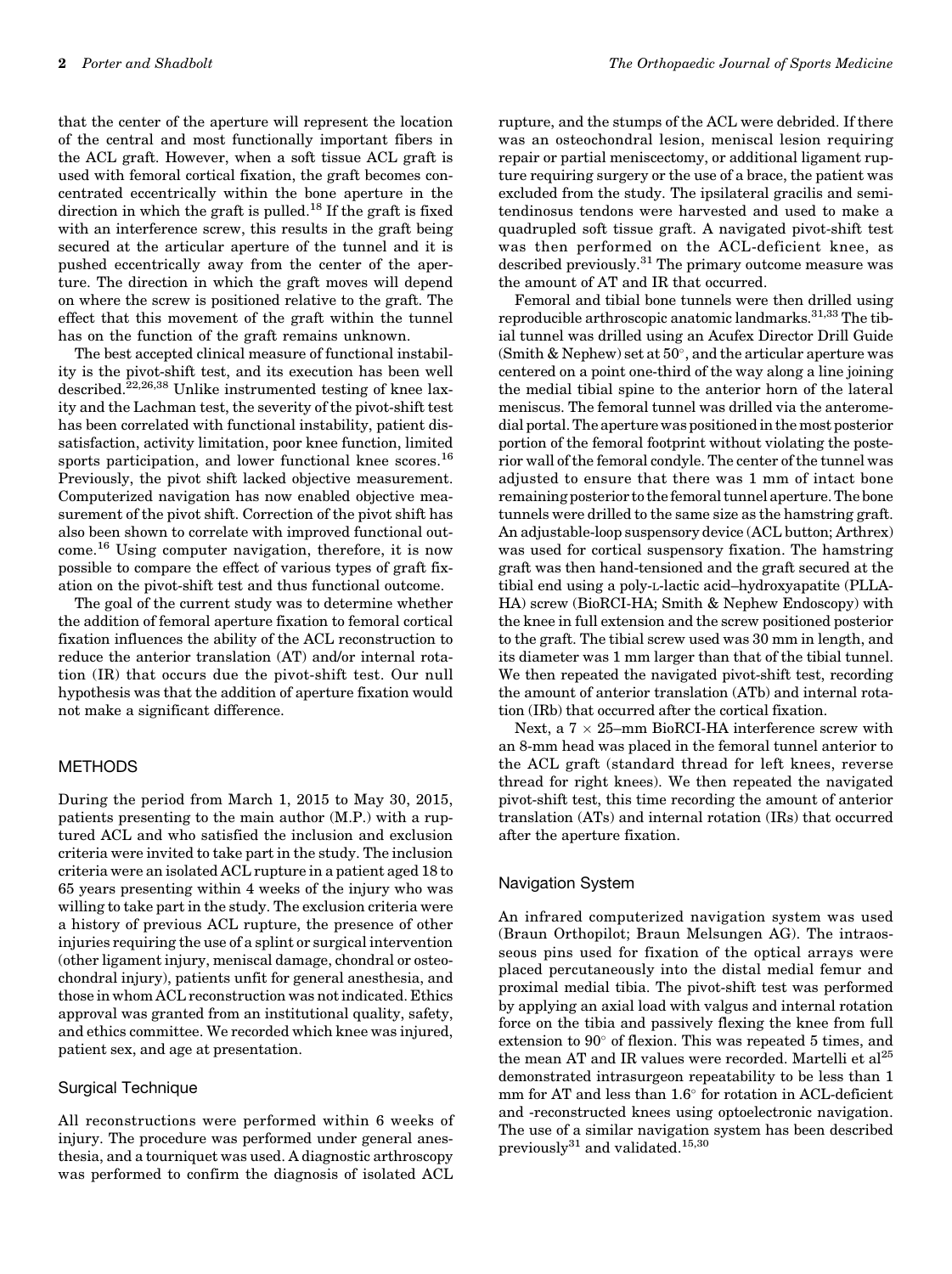#### TABLE 1

Anterior Translation (AT) and Internal Rotation (IR) Values for the Operated Knee Before Reconstruction, After Reconstruction With Femoral Suspensory Fixation, and After the Addition of Femoral Aperture Fixation<sup>a</sup>

| Anterior Translation, mm, Mean $\pm$ SD |                   |                   | Internal Rotation, deg, Mean $\pm$ SD |                    |                    |
|-----------------------------------------|-------------------|-------------------|---------------------------------------|--------------------|--------------------|
| AT1                                     | ATh               | $_{\rm ATs}$      | IR1                                   | IRb                | IRs                |
| $14.2 \pm 7.3$                          | $6.2 \pm 3.5^{b}$ | $4.6 \pm 3.2^{b}$ | $17.2 \pm 5.5$                        | $12.5 \pm 3.2^{b}$ | $10.4 \pm 2.7^{b}$ |

a AT1 and IR1, values before reconstruction; ATb and IRb, values after reconstruction with femoral suspensory fixation; ATs and IRs, values after femoral aperture fixation.

<sup>b</sup>Statistically significant difference compared with before reconstruction ( $P < .05$ ).

#### Statistical Analysis

Statistical analysis was performed using SSPS (v22; IBM Corp). Analysis of variance (ANOVA) with paired-samples tests was used to compare AT before reconstruction (AT1) with that after reconstruction using the button (ATb) and with that after the addition of the interference screw (ATs). We also compared IR before reconstruction (IR1) with that after reconstruction with the button (IRb) and after the addition of the screw (IRs). The cut off for statistical significance was set at  $P < .05$ . A power analysis using generalized linear models was performed for each comparison and found that at least 17 patients were required for a power of 80% and alpha value of 5%.

#### RESULTS

Fifty-nine patients presented with an ACL rupture during the study period. A total of 22 patients satisfied the inclusion criteria and consented to take part in the study. The 37 patients excluded from the study were done so on the basis of previous ACL rupture  $(n = 8)$ , meniscal injury  $(n = 16)$ , other ligament injury  $(n = 6)$ , chondral injury  $(n = 4)$ , and osteochondral injury  $(n = 3)$ .

#### Patient Demographics

There were 9 male and 13 female patients in the study. The mean age  $(\pm SD)$  was  $25.1 \pm 6.2$  years. Ten of the injured knees were dominant and 12 nondominant.

#### Computer Navigation Results

The primary outcome measures were AT and IR during the performance of the navigated pivot-shift test. These are summarized in Table 1.

In the ACL-deficient knee prior to reconstruction, the mean ( $\pm SD$ ) anterior translation (AT1) was 14.2  $\pm$ 7.3 mm. This value was significantly reduced after ACL reconstruction with both cortical fixation (ATb,  $6.2 \pm 3.5$ ) mm) ( $P < .001$ ) and aperture fixation (ATs,  $4.6 \pm 3.2$  mm)  $(P < .001)$ . ATs was significantly smaller than ATb  $(P < .001)$ .

With regard to IR, the mean value was  $17.2^{\circ} \pm 5.5^{\circ}$  before reconstruction. This was reduced after both cortical fixation (IRb,  $12.5^{\circ} \pm 3.2^{\circ}$ ) and aperture fixation (IRs,  $10.4^{\circ} \pm$  $2.7^{\circ}$ ) (P < .001). IRs was significantly smaller than IRb  $(P < .001)$  (Table 1).

#### **DISCUSSION**

Our study demonstrates that when aperture fixation is added to suspensory fixation on the femoral side of an ACL reconstruction using autologous hamstring graft, there is a significant reduction in both AT and IR during the pivotshift test. We therefore reject our null hypothesis on the basis that the addition of the femoral screw does alter the function of the soft tissue ACL graft. Although both methods of femoral fixation (suspensory and combined suspensory and cortical) resulted in significant reduction in the outcomes measures, the latter achieved a significantly greater reduction in both AT and IR.

The ideal study design would have enabled a comparison of cortical fixation with aperture fixation alone, using the same bone tunnels in the same patient. However, this would have resulted in an unacceptable prolongation of the operative time and potential damage to the autograft. In such an ideal design it would still have been impossible to ensure that the tension in the final construct was the same in both cases. The design used was an ethically acceptable compromise. Although the end result of the study used was a comparison of double- or ''hybrid'' fixation with suspensory fixation, the addition of the femoral screw moves the fixation point to the femoral tunnel aperture. Unless the construct is being tested to failure of the femoral screw fixation, the biomechanical performance of the hybrid fixation may be equivalent to that of the femoral aperture fixation. It would have been possible to perform the ideal study design on cadaveric knees but it cannot be assumed that the outcome in live patients will be the same as that seen in cadavers.

There are proponents for both methods of femoral fixation but a paucity of high-level research to support either method. To the best of our knowledge, there are no in vivo studies comparing femoral cortical fixation with femoral interference screw fixation using the same bone tunnels. Ibrahim et al $^{12}$  compared intratunnel femoral fixation with extratunnel fixation (or suspensory fixation) for soft tissue ACL reconstruction in a clinical trial in which patients were randomized to either group. At a mean follow-up of 30 months, they found less instrumented laxity with intratunnel fixation, which they attributed to more rigid fixation closer to the joint.<sup>12</sup>

Other reported benefits of aperture fixation relative to suspensory fixation include less movement of the graft within the bone tunnel, less tunnel widening, enhanced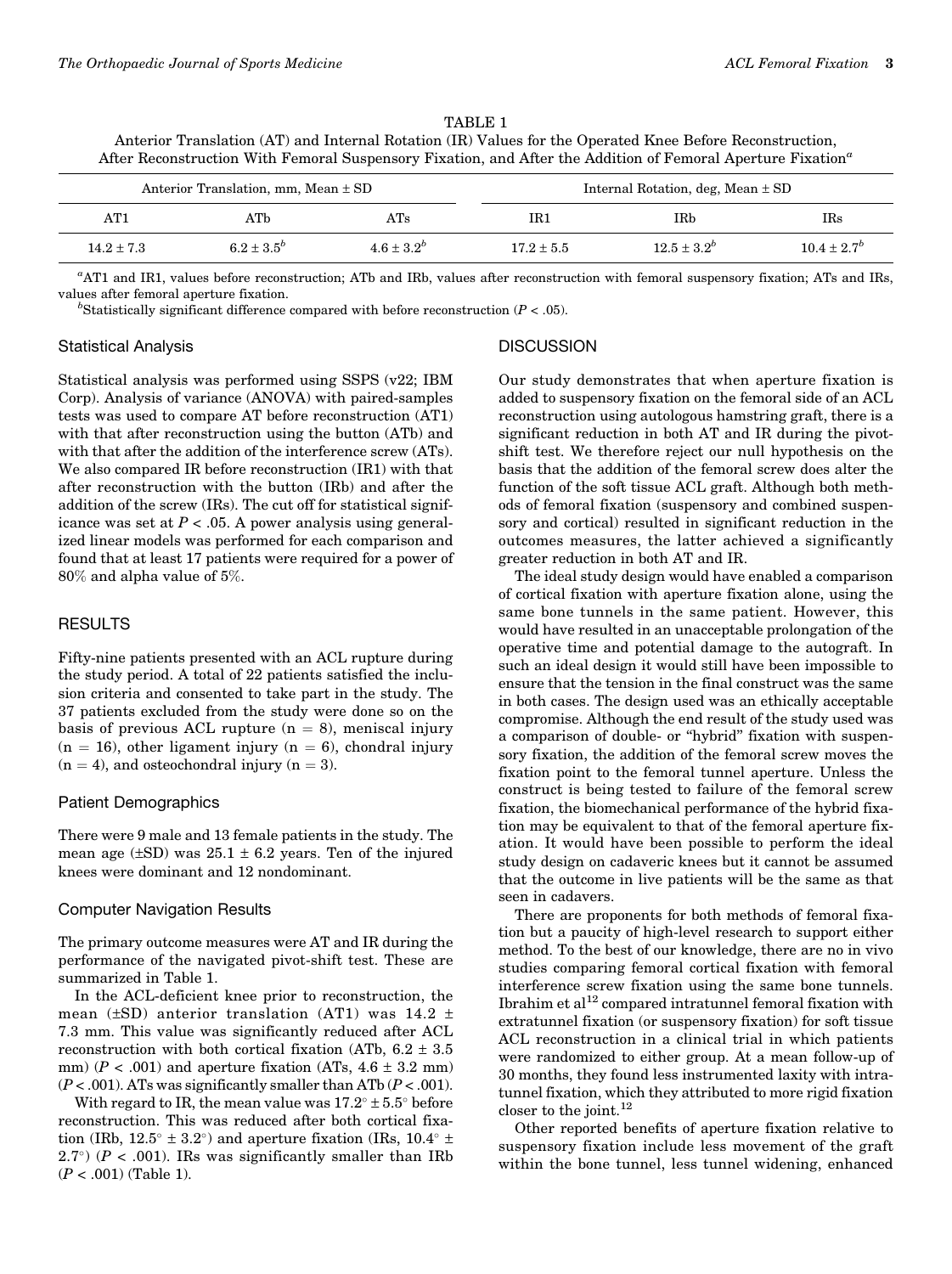tendon-bone healing with more normal-appearing Sharpey fibers, less synovial fluid migration between the graft and the tunnel wall, and the potential for bone tunnel reossification.§ Concerns with regard to the strength of the interference screw fixation include potential graft elongation, lower fixation strength, and reduced stiffness.<sup>27</sup> Hybrid fixation has been shown in laboratory studies to be stronger, in terms of ultimate tensile strength, stiffness, and slippage, than either device on its own.<sup>29</sup> The combination of suspensory fixation with aperture fixation may combine the favorable attributes of both fixation methods.

Lee et  $al^{18}$  demonstrated that the soft tissue ACL graft becomes concentrated eccentrically with the femoral tunnels when suspensory fixation is used, and close to 50% of the tunnel aperture remains empty as the graft concentrates toward the anterior extreme of the tunnel. This shift in the graft not only provides a conduit for synovial fluid to enter the bone tunnel but also resulted in a shift in the graft angle. The authors felt that the latter may result in increased pressure exerted by the graft against the anterior wall of the femoral tunnel and possibly a biomechanical factor contributing to tunnel widening seen with suspensory fixation.18

Previous research has demonstrated the importance of the ''obliquity of the graft'' in terms of its ability to control IR during the pivot-shift test. $33,41$  When suspensory femoral fixation is used, the graft will concentrate in the direction in which it is pulled and will have a functional attachment at the circumference of the articular aperture of the bone tunnel.<sup>18</sup> The head of the femoral interference screw used was 8 mm, and therefore, this functional attachment could potentially shift up to 8 mm, thus altering the graft angle and function. If the graft angle in the sagittal plane is altered, this will also influence the ability of the graft to control anterior laxity (Figure 1). This may explain the alteration in graft function after the insertion of the screw but warrants further research.

The addition of the femoral interference screw may alter the biomechanical performance of the graft simply by reducing the overall length of the construct and/or the movement of the graft within the femoral tunnel. This may explain the results at time zero.

In a previous study, we demonstrated that it is possible to control both AT and IT that occurs during the pivot-shift test using a single-bundle reconstruction and interference screws in both bone tunnels, relative to the uninjured contralateral knee. $31$  The current study found that the addition of aperture fixation to suspensory fixation resulted in better control of AT and IR during the pivot-shift test. This would suggest that the addition of the interference screw significantly altered the function of the soft tissue graft within the same bone tunnel. The addition of the interference screw reduced AT and IR, and thus, the grade of the pivot-shift test. Previous research has correlated a reduction in the pivot-shift test with improved functional outcome.<sup>16</sup>

Imhauser et al<sup>13</sup> found that positioning the femoral and bone tunnels such that the centers of the tunnel apertures



Figure 1. Ways in which the method of femoral fixation used may alter the obliquity of the graft in the sagittal plane. (A) Concentration of the graft to the anterior aspect of the femoral tunnel with cortical fixation. (B) An interference screw positioned anterior to the graft can displace the graft toward the posterior aspect of the tunnel, thus increasing the obliquity in the sagittal plane.

were at the center of the ligament footprint did not restore normal knee kinematics. They found that ACL deficiency resulted in increased mean contact stress in the posterior sections of both the medial and lateral compartments under anterior and rotational loads, respectively, in 11 cadaveric knees. After ACL reconstruction using autologous hamstring graft, femoral suspensory, and tibial interference screw fixation with "center-center" positioning of the bone tunnels, contact stress was reduced but abnormalities persisted within the knee.

When an ACL reconstruction is performed using a soft tissue graft, the bone footprints become filled with the soft tissue graft and are not reconstituted. The ACL insertion site can never be restored, and the aperture comes to form a permanent defect in the footprint, with no prospect of any direct fiber attachment. Until real footprint restoration is possible, genuinely anatomic reconstruction will remain impossible. Nonetheless, the current study shows that it may be possible to improve the function of the soft tissue ACL graft with the use of aperture fixation, although this warrants further research.

There are a number of weaknesses in this in vivo study. There were no means of standardizing the graft tension or the loads applied during the pivot-shift test, and the examiner was not blinded. This is a study of surgical technique at time zero and it is not known how the biomechanical performance of the graft will change with time as the graft becomes incorporated. Areas of potential future research

<sup>§</sup> References 1, 3, 10, 11, 14, 17, 19-23, 32, 34, 35, 40.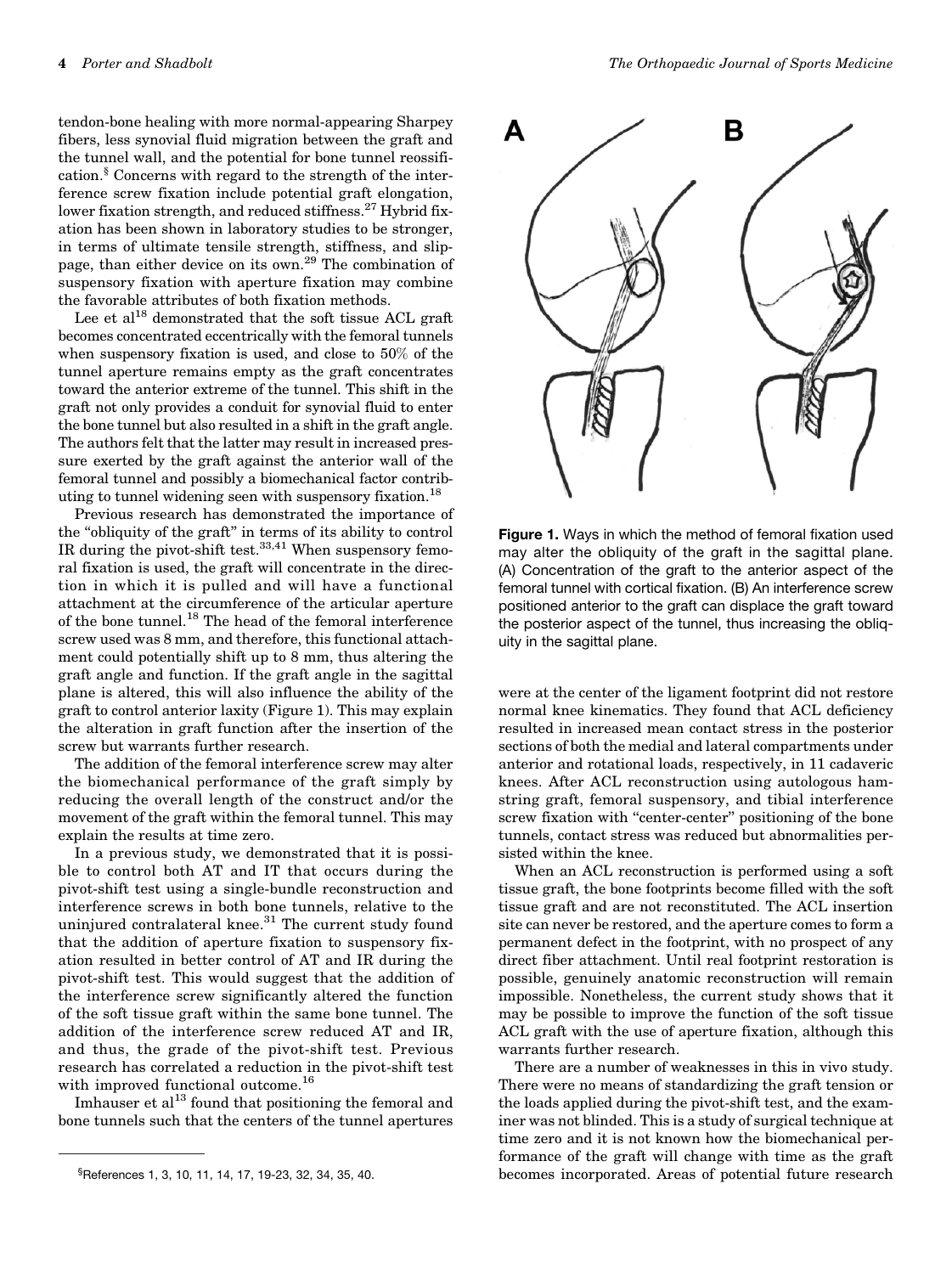include longer term functional outcome and incidence of osteoarthrosis in knees relative to the type of fixation used, the influence of graft fixation on knee kinetics, and the correlation between graft position (rather than tunnel position) and function.

Our in vivo study has shown that the addition of a femoral interference screw to an ACL reconstruction performed with femoral suspensory fixation and a tibial interference screw results in an increased reduction of both anterior translation and internal rotation during the pivot-shift test.

#### **REFERENCES**

- 1. Arama Y, Salmon LJ, Kesevan S, Linklater J, Roe J, Pinczewski LA. Bioabsorbable versus titanium screws in anterior cruciate ligament reconstruction using hamstring autograft: a prospective, blinded, randomized controlled trial with 5-year follow-up. Am J Sports Med. 2015;43:1893-1901.
- 2. Bicer EK, Lustig S, Servien E, Si Selmi, Neyret P. Current knowledge in the anatomy of the human anterior cruciate ligament. Knee Surg Sports Traumatol Arthrosc. 2010;18:1075-1084.
- 3. Clatworthy MG, Annear P, Bulow JU, Bartlett RJ. Tunnel widening in anterior cruciate ligament reconstruction: a prospective evaluation of hamstring and patellar tendon grafts. Knee Surg Sports Traumatol Arthrosc. 1999;7:138-145.
- 4. Colombet P, Robinson J, Christel P, et al. Morphology of anterior cruciate ligament attachments for anatomic reconstruction: a cadaveric dissection and radiographic study. Arthroscopy. 2006; 22:984-992.
- 5. Duthon VB, Barea C, Abrassart S, Fasel JH, Fritschy D, Menetrey J. Anatomy of the anterior cruciate ligament. Knee Surg Sports Traumatol Arthrosc. 2006;14:204-213.
- 6. Edwards A, Bull AM, Amis AA. The attachments of the anteromedial and posterolateral fibre bundles of the anterior cruciate ligament part 1. Tibial attachment. Knee Surg Sports Traumatol Arthrosc. 2007;15: 1414-1421.
- 7. Edwards A, Bull AM, Amis AA. The attachments of the anteromedial and posterolateral fibre bundles of the anterior cruciate ligament part 2. Femoral attachment. Knee Surg Sports Traumatol Arthrosc. 2008; 16:29-36.
- 8. Fujimaki Y, Thornhauer E, Sasaki Y, Smolinski P, Tashman S, Fu FH. Quantitative in situ analysis of the anterior cruciate ligament: length, midsubstance cross-sectional area, and insertion site areas. Am J Sports Med. 2016;44:118-125.
- 9. Hara K, Mochizuki T, Sekiya I, Yamaguchi K, Akita K, Muneta T. Anatomy of normal human anterior cruciate ligament attachments evaluated by divided small bundles. Am J Sports Med. 2009;37:2386-2391.
- 10. Höher J, Livesay GA, Ma CB, Withrow JD, Fu FH, Woo SL. Hamstring graft motion in the femoral bone tunnel when using titanium/polyester tape fixation. Knee Surg Sports Traumatol Athrosc. 1999;7:215-219.
- 11. Höher J, Möller HD, Fu FH. Bone tunnel enlargement after anterior cruciate ligament reconstruction: fact or fiction. Knee Surg Sports Traumatol Arthrosc. 1998:6:231-240.
- 12. Ibrahim SA, Abdul Ghafar S, Marwan Y, et al. Intratunnel vesus extratunnel autologous hamstring double-bundle graft for anterior cruciate ligament reconstruction: a comparison of 2 femoral fixation procedures. Am J Sports Med. 2015;43:161-168.
- 13. Imhauser C, Mauro C, Choi D, et al. Abnormal tibiofemoral contact stress and its association with altered kinematics after center-center anterior cruciate ligament reconstruction: an in vitro study. Am J Sports Med. 2013;41:815-825.
- 14. Ishibashi Y, Rudy TW, Livesay GA, Stone JD, Fu FH, Woo SL. A robotic evaluation of the effect of ACL graft fixation site at the tibia on knee stability. Arthroscopy. 1997;13:177-182.
- 15. Kendoff D, Meller R, Citak M, et al. Navigation in ACL reconstruction—comparison with conventional measurement tools. Technol Health Care. 2007;15:221-230.
- 16. Kocher MS, Steadman JR, Briggs KK, Sterett WI, Hawkins RJ. Relationships between objective assessment of ligament stability and subjective assessment of symptoms and function after anterior cruciate ligament reconstruction. Am J Sports Med. 2004;32:629-634.
- 17. Komiya S, Inoue A, Sasaguri Y, Minamitani K, Morimatsu M. Rapidly destructive arthropathy of the hip. Studies on bone resorptive factors in joint fluid with a theory of pathogenesis. Clin Orthop Relat Res. 1992;284:273-282.
- 18. Lee BH, Bansal S, Park SH, Wang JH. Eccentric graft positioning within the femoral tunnel aperture in anatomic double-bundle anterior cruciate ligament reconstruction using the transportal and outside-in techniques. Am J Sports Med. 2015;43:1180-1188.
- 19. Linn RM, Fishe DA, Smith JP, Burstein DB, Quick DC. Achilles tendon allograft reconstruction of the anterior cruciate ligament–deficient knee. Am J Sports Med. 1993;21:825-831.
- 20. L'Insalata J, Klatt B, Fu F, Harner C. Tunnel expansion following anterior cruciate ligament reconstruction: a comparison of hamstring and patellar tendon autografts. Knee Surg Sports Traumatol Arthrosc. 1997;5:234-238.
- 21. Liu SH, Panossian V, al-Shaikh R, et al. Morphology and matrix composition during early tendon to bone healing. Clin Orthop. 1997;339: 253-260.
- 22. Losee RE. Diagnosis of chronic injury to the anterior cruciate ligament. Orthop Clin North Am. 1985;16:83-97.
- 23. Ma CB, Francis K, Towers J, Irrgang J, Fu FH, Harner CH. Hamstring anterior cruciate ligament reconstruction: a comparison of bioabsorbable interference screw and Endobutton-post fixation. Arthroscopy. 2004;20:122-128.
- 24. MARS Group. Descriptive epidemiology of the multicentre ACL revision study (MARS) cohort. Am J Sports Med. 2010:38:1979-1986.
- 25. Martelli S, Zaffagnini S, Bignozzi S, Lopomo N, Marcacci M. Description and validation of a navigation system for intra-operative evaluation of knee laxity. Comput Aided Surg. 2007;12:181-188.
- 26. Matsumoto H. Mechanism of the pivot shift. J Bone Joint Surg Br. 1990;72:816-821.
- 27. Milano G, Mules PD, Ziranu F, Piras S, Manunt A, Fabbriciani C. Comparison between different fixation devices for ACL reconstruction with doubled hamstring tendon graft: a biomechanical analysis. Arthroscopy. 2006;22:660-668.
- 28. Mochizuki T, Muneta T, Nagase T, Shirasawa S, Akita K, Sekiya I. Cadaveric knee observation study for describing anatomic femoral placement for two-bundle anterior cruciate ligament reconstruction. Arthroscopy. 2006;22:356-361.
- 29. Oh YH, Namkoong S, Strauss EJ, et al. Hybrid femoral fixation of softtissue grafts in anterior cruciate ligament reconstruction using the EndoBotton CL and bioabsorbable interference screws: a biomechanical study. Arthroscopy. 2006;22:1218-1224.
- 30. Pearle AD, Solomon DJ, Wanich T, et al. Reliability of navigated knee stability examination: a cadaveric evaluation. Am J Sports Med. 2007; 35:1315-1320.
- 31. Porter M, Shadbolt B. "Anatomic" single-bundle anterior cruciate ligament reconstruction reduces both anterior translation and internal rotation during the pivot shift. Am J Sports Med. 2014;42:2984-2953.
- 32. Pinczewski LA, Clingeleffer AJ, Otto DD, Bonar SF, Corry IS. Integration of hamstring tendon graft with bone in reconstruction of the anterior cruciate ligament. Arthroscopy. 1997;13:641-643.
- 33. Pinczewski LA, Salmon LJ, Jackson WF, von Bormann RB, Haslam PG, Tashiro S. Radiological landmarks for placement of the tunnels in single-bundle reconstruction of the anterior cruciate ligament. J Bone Joint Surg Br. 2008;90:172-179.
- 34. Rodeo SA, Arnoczky SP, Torzilli PA, Hidaka C, Warren RF. Tendonhealing in a bone tunnel: a biomechanical and histological study in the dog. J Bone Joint Surg Am. 1993;75:1795-1803.
- 35. Schmalzried TP, Akizuki KH, Fedenko AN, Mirra J. The role of access of joint fluid to bone in periarticular osteolysis. A report of four cases. J Bone Joint Surg Am. 1997;79:447-452.